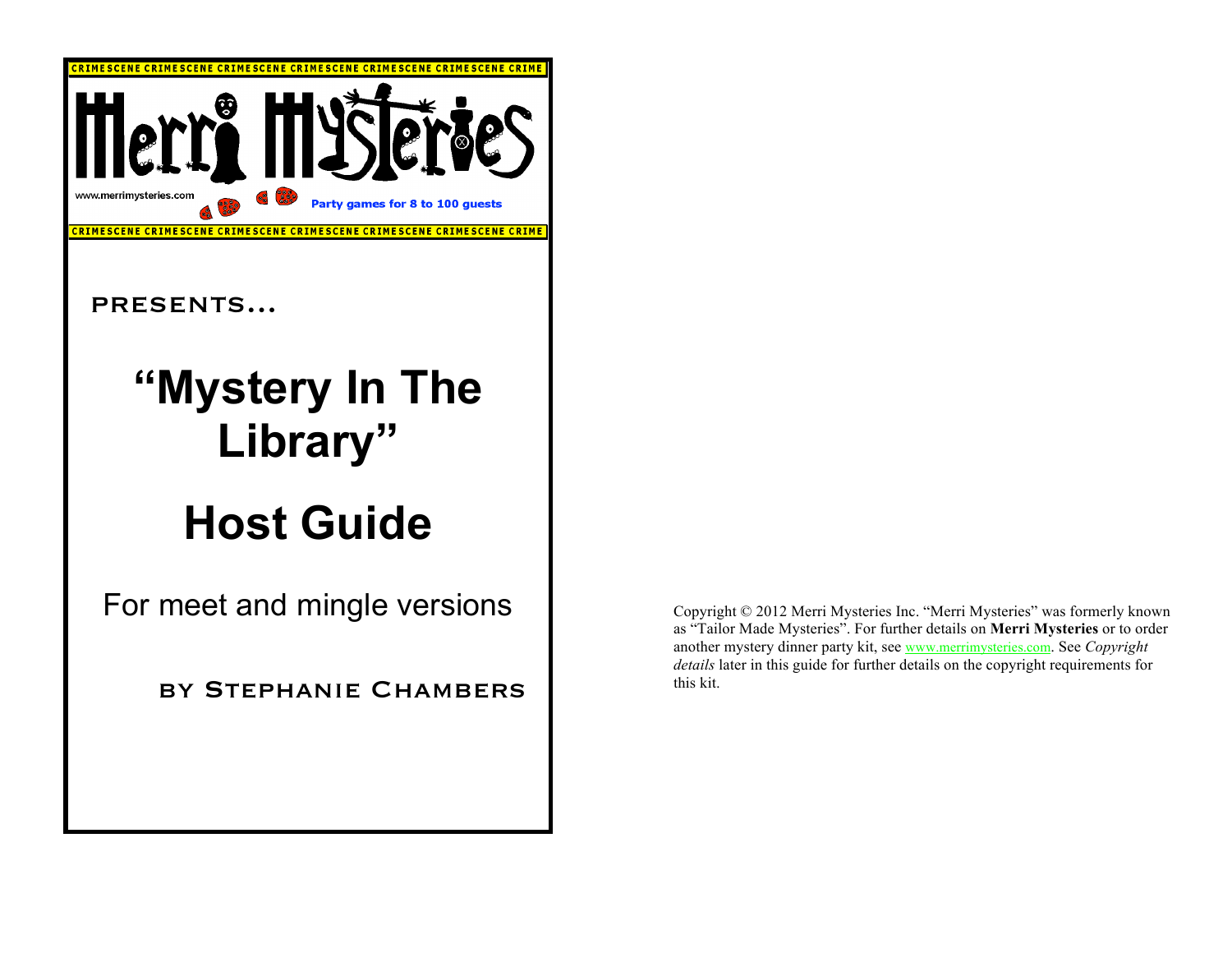## **Host's guide**

It is easy to prepare and run a mystery party. We recommend that as host you should also take a role and participate along with everyone else. With our mysteries, not even the murderer knows who did it. But with a little intelligence and a careful ear for important clues, it is possible to solve the mystery.

#### *Preparing for the party*

- 1 Open the kit. The name of the kit shows the recommended minimum number of guests and the maximum number of guests for which this kit caters.
- 2 Decide when you will be having the party, where and who will play each role. You should read the description of each character and try to select a role for each guest. Or you may like to give your guests a choice of the roles not yet taken and let them decide for themselves.
- 3 We recommend that you tell your guests to: "Please dress up as your character. Over dressing and going to extremes is highly recommended." We generally find that the more people put into the event, the more fun it is.
- 4 Decide how you want to do the invitations. You can print out the Word or Adobe Acrobat versions and handwrite the details, or you can type in your party details before you print it out. There are four invitations per page. You can print them in color or black and white or you may like to print them on colored paper.
- 5 The invitations refer your guests to read a web page to find out more details about their character (ie their character's description and their dress suggestions). They should try and read the descriptions of all of the suspects before they come to the party. We sometimes hide clues in these. However, they don't need to read the descriptions of the optional characters.
- 6 You may like to have a copy of the suspect pages available at the party in case some guests didn't get time to read them before the party.
- 7 Cut each page in two using a guillotine/paper trimmer or scissors. Don't read the clues beforehand as it will spoil your enjoyment of the party, and you may spoil everyone else's enjoyment by letting on that you know everything!
- 8 The "Who Did It" pages are at the end with a warning beforehand not to read the next section. Fold these unread, put them in an envelope and open it at the end of your party to find out who did it.
- 9 Print a name tag for each guest. You can print them in color or black and white or you may like to print them on thicker or colored paper. Cut these up and have some small safety pins handy.
- 10 Create a clue page for each person playing an optional role. Divide up the extra clues and staple them to their clue page. You may like to print them an extra name tag each that you staple on to the front of their clue page. If you don't have many people playing optional roles, divide the extra clues up amongst the suspects also. All the clues should be given out. If there are far too many clues for the number of guests you are having, then you can ignore some of the sillier clues.
- 11 If you think some of your guests may not turn up you could cut up the extra clues and have them in a bowl so people can help themselves. You may like to save some clues to hand out in the middle of the party when people may be tired of their original clues.
- 12 Print additional copies of the map to hand out or enlarge it and put it on the wall.
- 13 Decorate the room just before the party (see *Décor suggestions*).
- 14 Prepare or arrange for food for the event (see *Menu suggestions*).
- 15 Decide whether you are going to have prizes for the party (see *Preparing prizes*). This is optional, but recommended.

#### *Décor suggestions*

These are suggestions you might like to follow to make the location look like a library:

• A few bookcases filled with books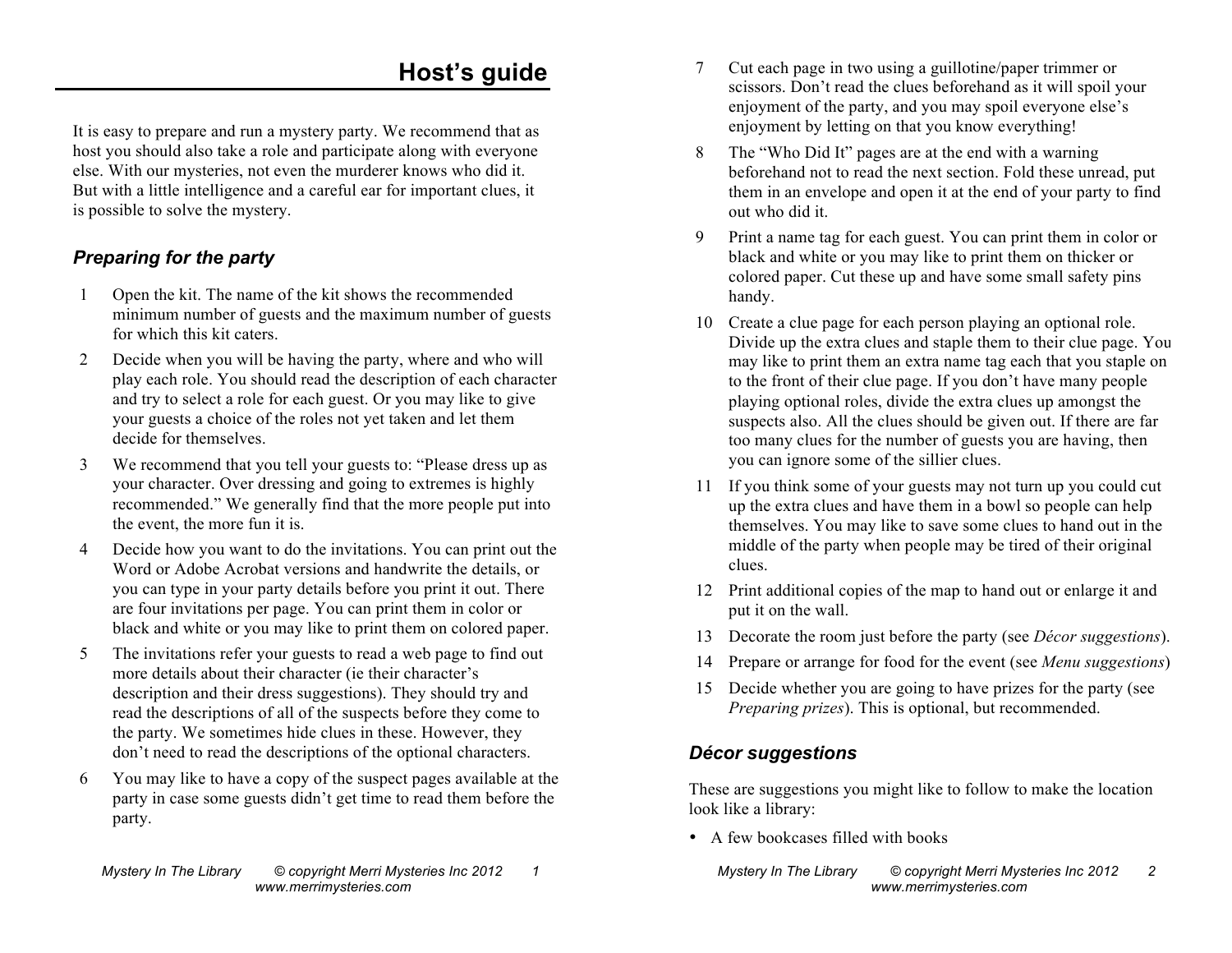- A few small tables with books scattered on them
- A couple of books (eg cheap paperbacks or books people don't want any more) in the middle of the table or arranged between bookends so it is like a mini library (if possible put at least one copy of their characters book on the table)
- Placemats printed on paper to look like books spread open
- Play a variety music suited to some of the characters. For example, the soundtrack to Aladdin etc.

#### *Menu suggestions*

You can serve whatever you want. However, as most of the characters are from long ago, you might aim for an olden day feel. For example, you could serve meat or vegetable pies, a roast and Yorkshire pudding for main course and bread and butter pudding for dessert. Search for recipes on the Internet (eg search for specific recipes on **www.google.com**).

If it is a children's party, it is best to serve normal children's party food as that is what they are familiar with.

You may like to create some fun food relating to certain characters such as porridge for Goldilocks and a cake marked "Eat Me" for Alice in Wonderland (and everyone else) to eat.

#### *Preparing prizes (optional)*

This is optional, but you may like to have some prizes available to give to the people:

- who guess who did it
- with the best costume.

You can reduce the number of people you have to give a prize to by asking for details as to who, how and why the person did it.

If you do have prizes, you should let people know they exist just after you read out *"The Rules"*.

**Tip:** Don't assume that only one person will guess who did it. It is best to have a prize you can divide up (eg a box of chocolates or a bag or box of Turkish Delights). If no one guesses correctly, divide the prize up amongst everyone.

If you have a color printer and some T-shirt transfers, you may like to download and print out some of our special T-shirt logos (ie "I Guessed Who Did It" and "I Had The Best Costume"). See http://www.merrimysteries.com/tmm/prizes.htm for details. These are free to download.

### *Running the party*

We suggest that you run the party as follows:

- 1 Have everyone's clue pages on a table near the entrance so people can collect their page and their name tag as they arrive. Or hand them to your guests as they arrive.
- 2 When everyone has arrived, read *The Rules* to everyone.
- 3 Have each suspect introduce themselves to the group by saying their character's name and a few words about themselves from their description.
- 4 Check that everyone has read the *"The Suspects"* pages. If they haven't, give them a few minutes to read them quickly. There may be important clues in *"The Suspects"* pages.
- 5 Ask the guests to meet and mingle and find out information. Make sure everyone tells the people they meet about their clues and that everyone participates. You may like to encourage people who are shy by asking them a question or two. Once people find out things they think may be important, they can also pass that on to the people they meet.
- 6 Serve your First Course (if you are serving various courses, otherwise, just make the food available and let people know they can eat it during the party).
- 7 Have the investigator (or someone else) read the investigator's report and then let people mingle some more and serve some more food.
- 8 Serve hot drinks and after dinner mints (if applicable).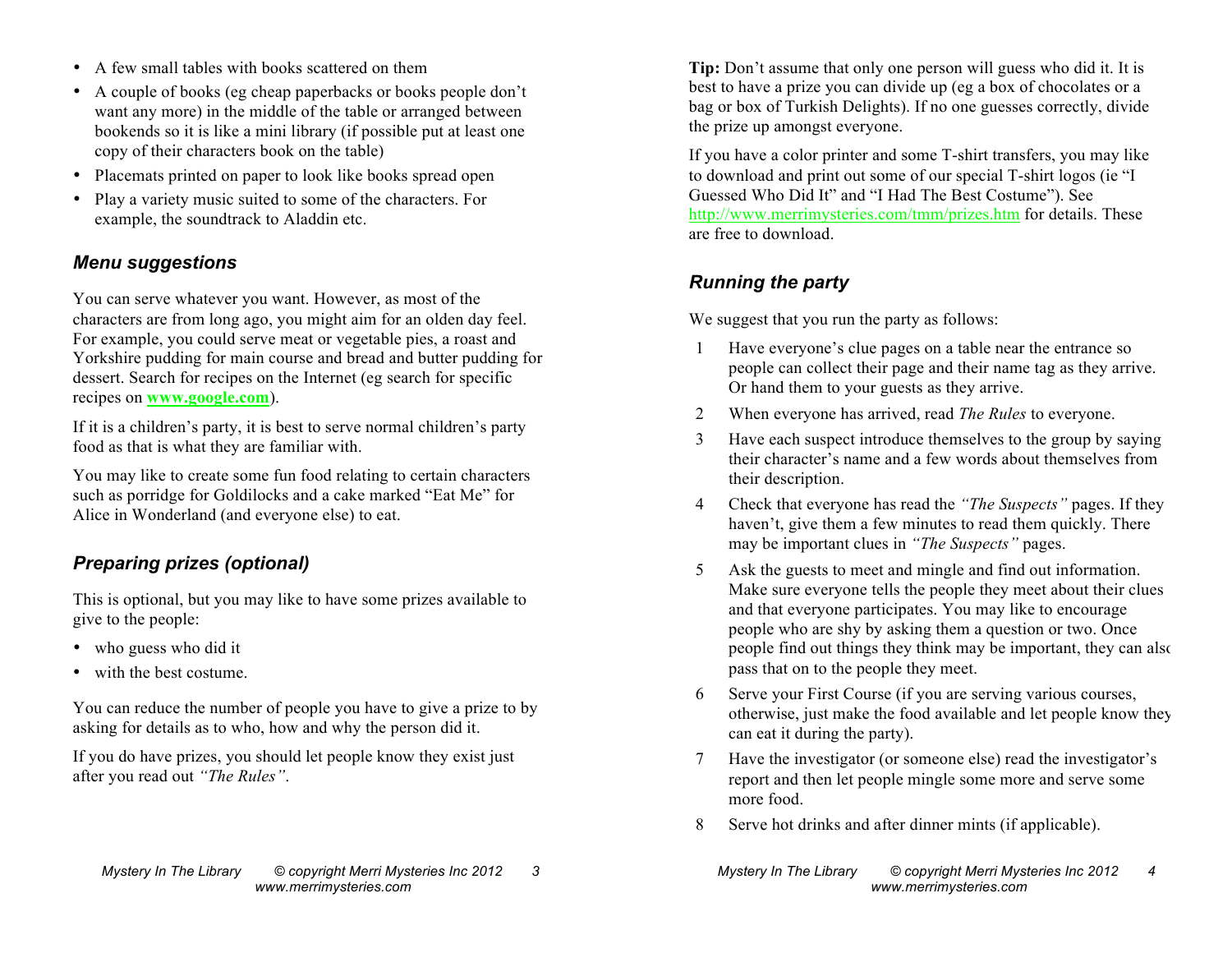- 9 Ask each person to think about who did it and why and how they did it. Ask them to write down their final choice. When they are ready, go around the group and ask everyone who they think did it and why and how they did it.
- 10 After everyone has had a guess, take the *Who Did It* pages out of their sealed envelope and read as specified.
- 11 Present the prizes (if you are providing these). If more than one person guesses correctly, give the prize to the person who has the most correct answers as to how and why the person did it. You may like to also give a prize for the person who has the best (or most creative) costume.

#### *Copyright details*

Copyright © 2012 Merri Mysteries Inc. "Merri Mysteries" was formerly known as "Tailor Made Mysteries". For further details on **Merri Mysteries** or to order another mystery dinner party kit, see www.merrimysteries.com.

Merri Mysteries Inc. agrees to grant a license to you to save the files to your hard disk and print out and use or perform our kits, according to the terms and conditions described in the online order form on our website. If you wish to use our kits on a commercial basis (eg as a venue for mystery party events or as an event organizer or an actor or theater group), you must pay the commercial rate for the kit.

#### *These are to be read out by the host to the whole group at the beginning of the party:*

Welcome to "Mystery In The Library"!

The other night in the library, when many characters were out of their books enjoying a sojourn in the night air, a crime was committed, grim and grave, right in our own library. As a result his Majesty Henry VIII – that famous monarch from the English history books – has disappeared. Gathered are the characters who were present in the library at the time of the nasty deed. But the perpetrator of this heinous crime will no doubt be revealed as the night proceeds.

You have all been asked to remain here for questioning by the police. You must tell as many people as you can what you know. If you find out interesting new information, you can also pass that on to the people you meet. We must all work together to help determine who is the villain in our midst. And you must do whatever you have been instructed to do. Don't panic if you don't get to talk to everyone. You will hear and see enough to help you work out who did it. You may want to jot down some notes on your clue page. When we do have some facts or evidence, we will read these to you.

The suspects don't have to overwhelm each person they meet by telling them everything on their clue page(s). Instead they can just say one or two points to one person, another two points to the next person and so on. They shouldn't hide anything. Word will spread about anything that sounds important.

There is no need to hurry through this and you can adlib a little if you want. You do not have to read each clue exactly as it is written – embellish it if you want. You might like to speak in slang or with an accent. For example, if you are playing a snob, you might speak as if you have a plum in your mouth. If your character is distressed, you could reveal your clues in between sobs. Act it out to the fullest. This is your chance to be dramatic!

*(see next page)*